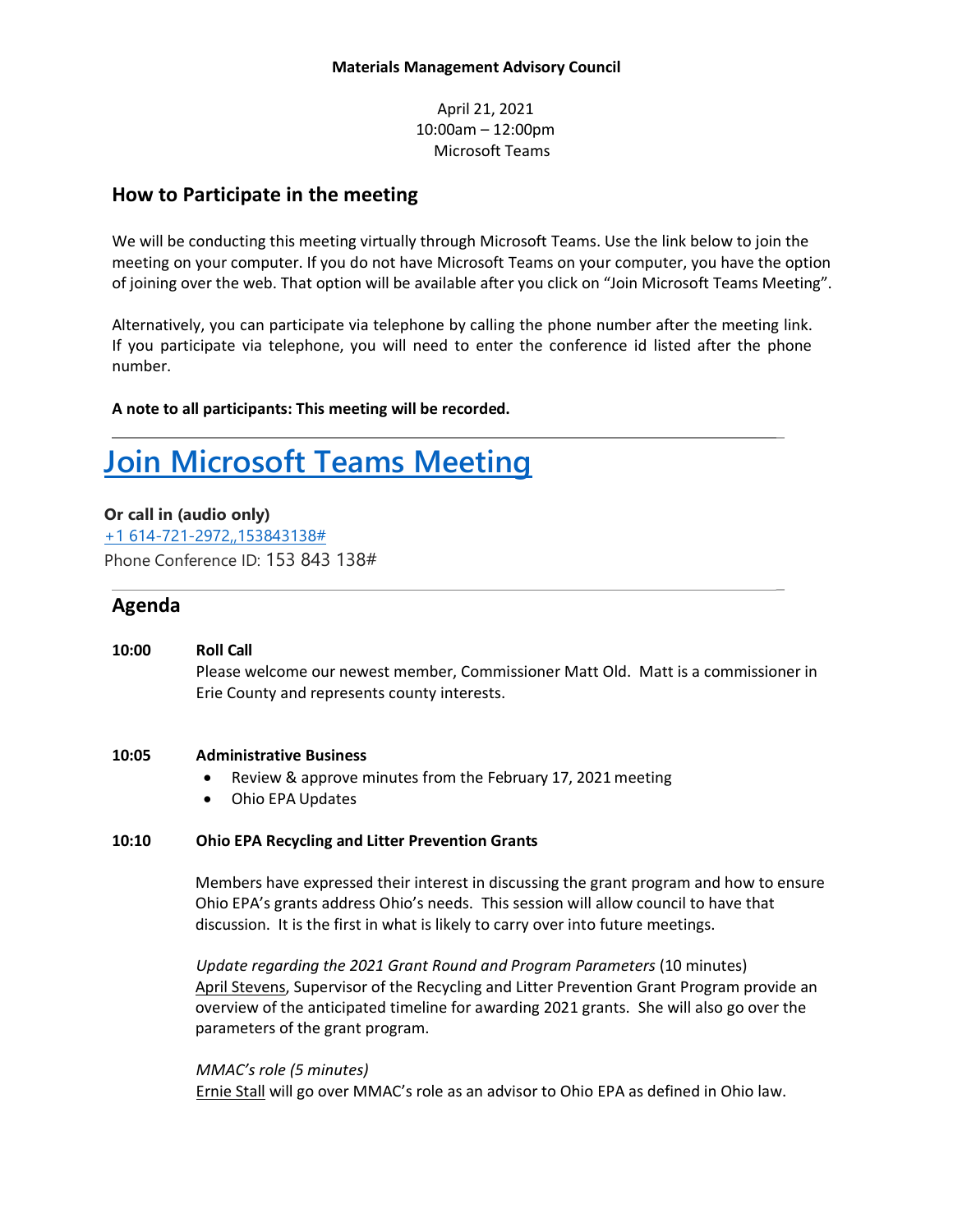*Discussion regarding outstanding needs/future priorities* (30 minutes) Jerry Rouch, Chief, and Dan Sowry, Assistant Environmental Administrator, both from the Division of Environmental and Financial Assistance will participate in an open discussion of the future of the grant program.

#### **10:55 Keep Ohio Beautiful (15 minutes)**

Mike Mennett, Executive Director of Keep Ohio Beautiful will give an overview of the agency and its programs.

#### **11:10 Contamination Reduction Efforts in Ohio**

As we all aware, reducing contaminants in residential recyclables is crucial to improving the value and usefulness of those recyclables. During this session, MMAC will hear about several of the many ongoing efforts to improve the quality of recyclables.

#### *The Recycling Partnership* (30 minutes)

Jill Martin, Director of Community Programs, will give an overview of the upcoming second phase of Ohio's anti-contamination reduction project.

Cassandra Ford, Community Program Coordinator, will discuss efforts in Michigan to address contamination at drop-offs.

*Adams Clermont Joint Solid Waste Management District* (15 minutes) Hannah Lubbers, Director, will present an overview of the District and its efforts to reduce contaminants in recyclables collected at the District's drop-off recycling locations.

*Ohio EPA* (5 minutes) Kevin Zacharyasz, Planner, Division of Materials and Waste Management, will present on Ohio EPA's Recycling Right social marketing campaign.

**12:00 Adjourn**